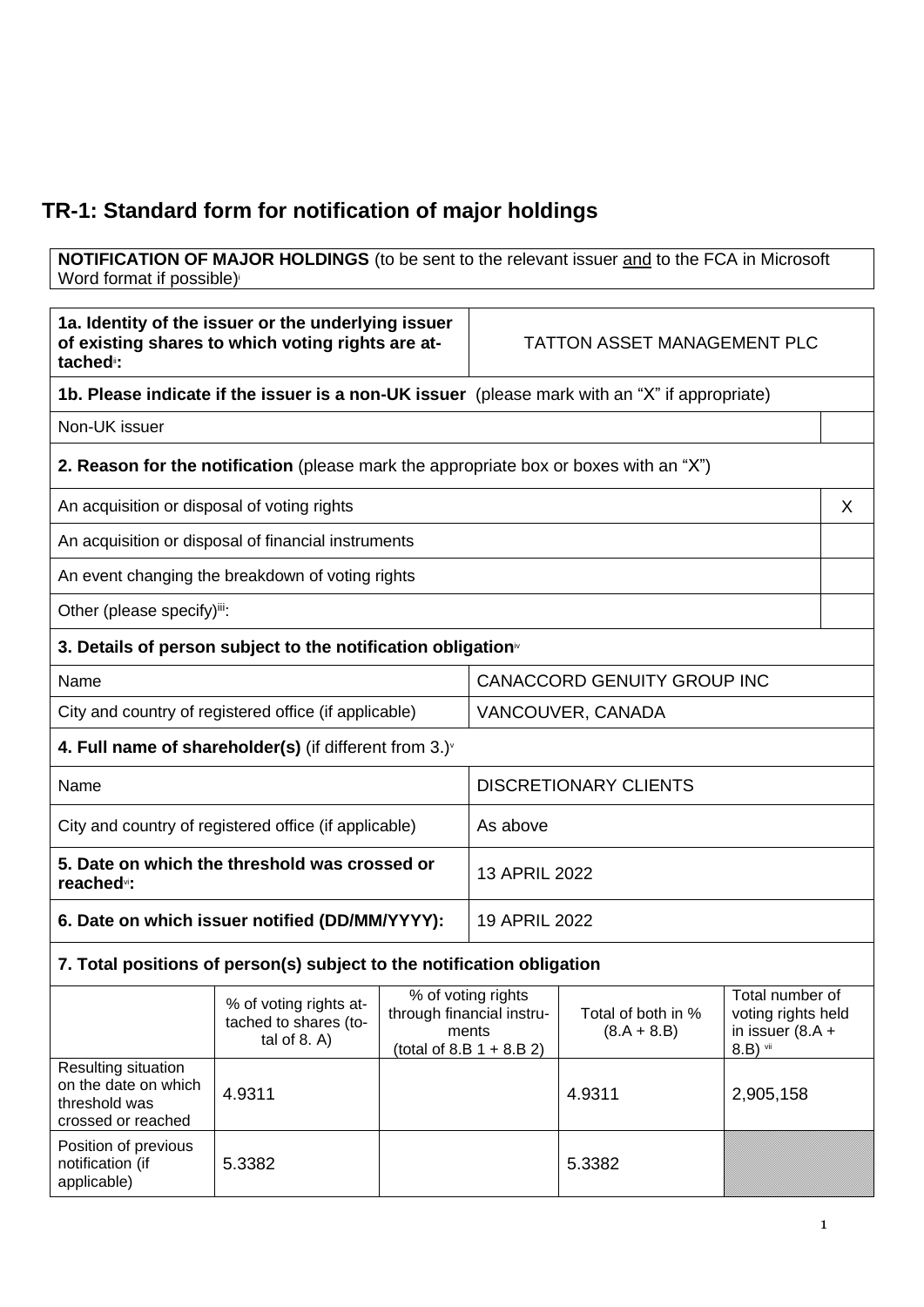## 8. Notified details of the resulting situation on the date on which the threshold was crossed or reached<sup>vii</sup>

## **A: Voting rights attached to shares**

| Class/type of<br>shares<br>ISIN code (if possible) | Number of voting rightsix |                               | % of voting rights        |                               |
|----------------------------------------------------|---------------------------|-------------------------------|---------------------------|-------------------------------|
|                                                    | <b>Direct</b><br>(DTR5.1) | <b>Indirect</b><br>(DTR5.2.1) | <b>Direct</b><br>(DTR5.1) | <b>Indirect</b><br>(DTR5.2.1) |
| GB00BYX1P358                                       |                           | 2,905,158                     |                           | 4.9311                        |
|                                                    |                           |                               |                           |                               |
|                                                    |                           |                               |                           |                               |
| <b>SUBTOTAL 8. A</b>                               | 2,905,158                 |                               | 4.9311                    |                               |

| B 1: Financial Instruments according to DTR5.3.1R (1) (a) |                               |                                         |                                                                                                        |                    |
|-----------------------------------------------------------|-------------------------------|-----------------------------------------|--------------------------------------------------------------------------------------------------------|--------------------|
| Type of financial in-<br>strument                         | <b>Expiration</b><br>$date^x$ | Exercise/<br><b>Conversion Periodxi</b> | <b>Number of voting rights</b><br>that may be acquired if<br>the instrument is<br>exercised/converted. | % of voting rights |
|                                                           |                               |                                         |                                                                                                        |                    |
|                                                           |                               |                                         |                                                                                                        |                    |
|                                                           |                               |                                         |                                                                                                        |                    |
|                                                           |                               | <b>SUBTOTAL 8. B 1</b>                  |                                                                                                        |                    |

| B 2: Financial Instruments with similar economic effect according to DTR5.3.1R (1) (b) |                                      |                                               |                                           |                              |                    |
|----------------------------------------------------------------------------------------|--------------------------------------|-----------------------------------------------|-------------------------------------------|------------------------------|--------------------|
| <b>Type of financial</b><br>instrument                                                 | <b>Expiration</b><br>$date^{\times}$ | Exercise/<br><b>Conversion Pe-</b><br>riod xi | Physical or cash<br><b>settlement</b> xii | Number of vot-<br>ing rights | % of voting rights |
|                                                                                        |                                      |                                               |                                           |                              |                    |
|                                                                                        |                                      |                                               |                                           |                              |                    |
|                                                                                        |                                      |                                               |                                           |                              |                    |
|                                                                                        |                                      |                                               | <b>SUBTOTAL 8.B.2</b>                     |                              |                    |